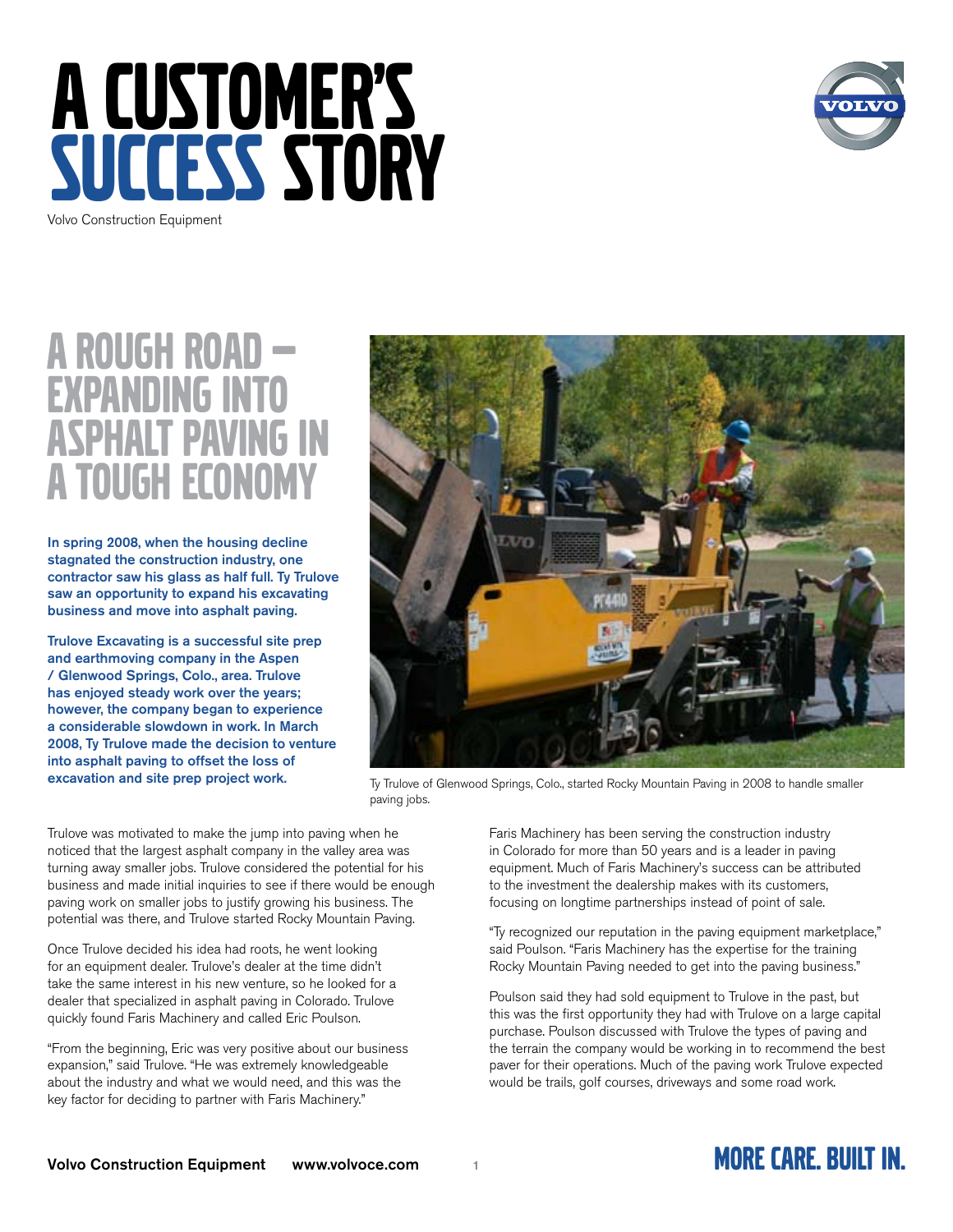# A CUSTOMER'S **SUCCESS STORY**





Trulove purchased a Volvo PF4410 tracked paver and an Ultimat screed from Faris Machinery.

"Rocky Mountain Paving wouldn't be doing any mainline highway paving, but they would need a machine large enough to do county roads and intersections," said Poulson.

The recommendation from Poulson was the Volvo PF4410 asphalt paver with a Volvo Ultimat screed. The PF4410 is an 8-foot commercial tracked paver that can accommodate the steep and rough terrain typical in the valley area. Trulove paired the paver with a Volvo DD31HF double drum asphalt compactor rental.

"For the work we'd be doing, it made the most sense to use a tracked paver," explains Trulove.

The Volvo PF4410 is a mid-size tracked paver designed as a durable and efficient paving machine. The PF4410 has a hydrostatic direct traction drive that makes the paver very efficient on the job and keeps maintenance of the drivetrain to a minimum. The high traction and low ground pressure of the track system, along with a

158-horsepower Cummins engine, give the PF4410 the power to stay level while pushing the material truck uphill and the power to keep the screed level to lay a smooth mat. The counter-rotating tracks allow for tight maneuverability, which is ideal for the steep grades that Poulson and Trulove discussed.

Trulove's crew paves a golf course trail in Aspen.

"Wheels can slip and get stuck in this area," said Poulson. "The PF4410 definitely has the power for the pull needed for these types of paving jobs."

Once Trulove obtained the right equipment, it was time to go back to school to learn how to operate it. Faris Machinery